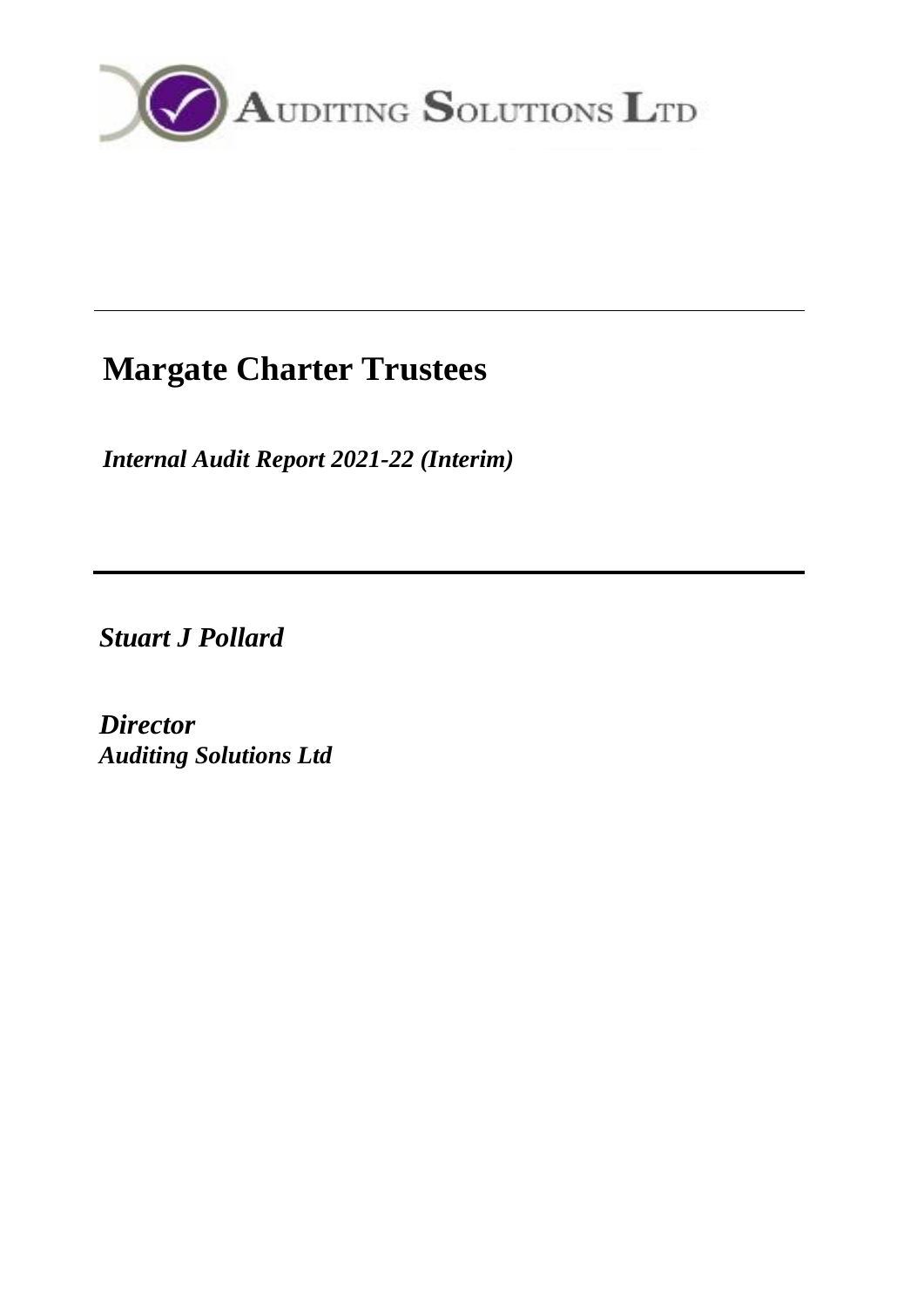## **Background**

Statute requires all town and parish councils and similar bodies to arrange for an independent Internal Audit (IA) examination of their accounting records and systems of internal control and for the conclusions to be reported each year in the Annual Governance and Accountability Return (AGAR).

This report sets out the initial work undertaken in relation to the 2021-22 financial year, during our interim visit which was undertaken initially at our own offices and on site on 4<sup>th</sup> November 2021.

## **Internal Audit Approach**

In undertaking our review for 2021-22, we have again had regard to the materiality of transactions and their susceptibility to potential misrecording or misrepresentation in the year-end Statement of Accounts / AGAR. Our programme of cover has again been designed to afford appropriate assurance that the Charter Trustees' financial systems remain robust and operate in a manner to ensure effective probity of transactions and to afford a reasonable probability of identifying any material errors or possible abuse of the Charter Trustees' own and the national statutory regulatory framework. The programme is also designed to facilitate our completion of the 'IA Certificate' in year's AGAR, which requires independent assurance over a number of internal control objectives.

## **Overall Conclusion**

We are pleased to record that, based on the programme of work undertaken to date, the Charter Trustees have continued to maintain appropriate internal control arrangements. We are pleased to again acknowledge the quality of records maintained by the Clerk and thank her for her continued assistance, which has ensured the smooth progress of our review process.

We shall extend our testing of transactions, etc at our final review, which we hope to also be able to undertake on site at a date to be agreed once the accounts for the year have been finalised. This report will be updated accordingly to reflect the outcome of our full year's work.

**.**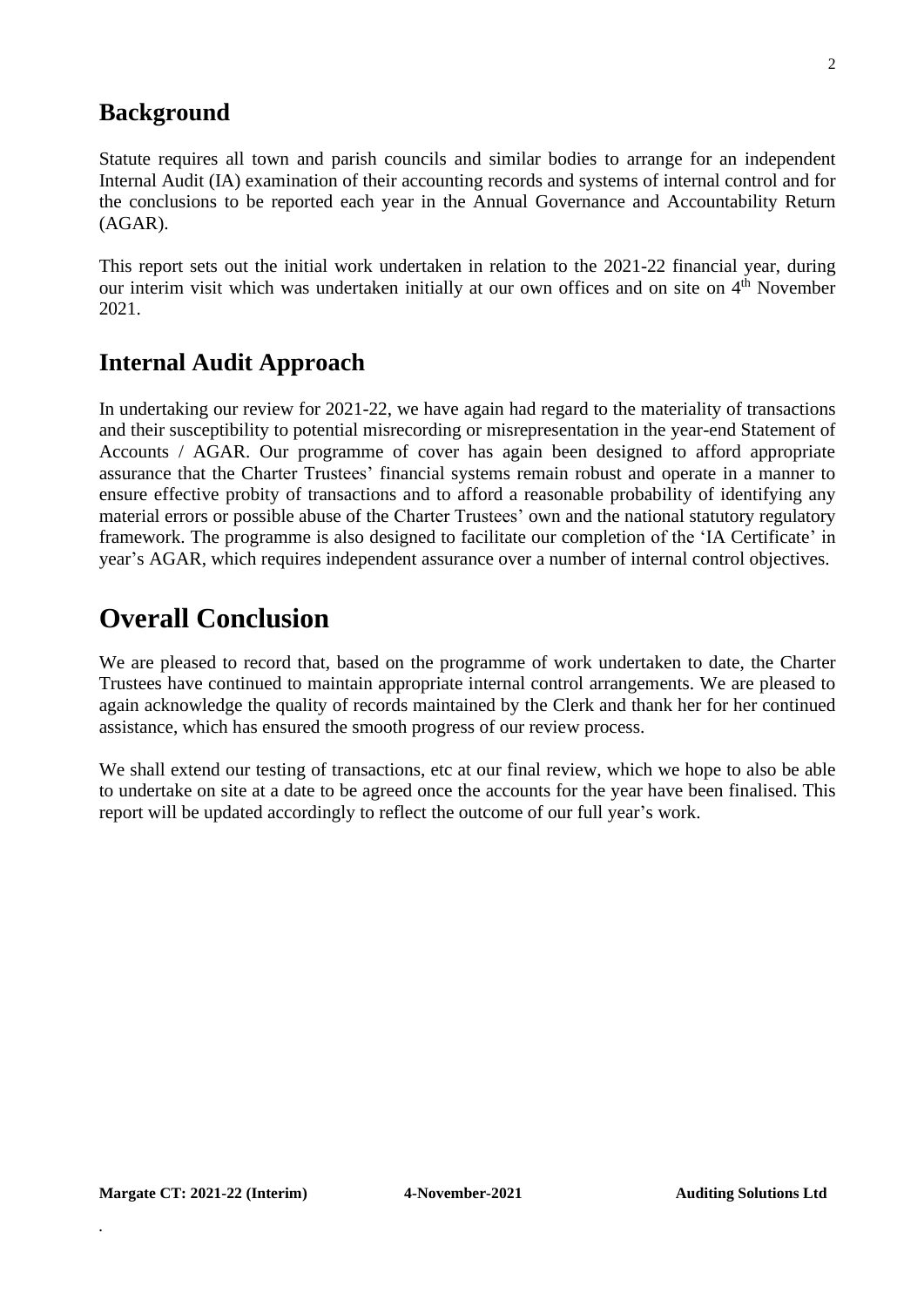## **Detailed Report**

## **Maintenance of Accounting Records & Bank Reconciliations**

The Clerk maintains the accounting records on spreadsheets with one operational bank account currently maintained at HSBC Bank Plc. We consider this appropriate for the Charter Trustees present requirements.

Our objective here is to ensure that the accounting records are being maintained accurately and currently and that no anomalous entries appear in cashbooks or financial ledgers. We have: -

- ➢ Checked to ensure that the opening balance detail as entered on the 2021-22 Excel spreadsheet agrees with that in the 2020-21 Statement of Accounts and certified AGAR;
- $\triangleright$  Ensured that the accounts are balanced and reconciled to the bank account at the close of each month;
- $\triangleright$  Ensured that an appropriate expenditure analysis remains in place;
- ➢ Checked and agreed detail of all transactions in the spreadsheet to the relevant HSBC bank statements for the year to 30<sup>th</sup> September 2021; and
- ➢ Checked and agreed detail on the bank reconciliations prepared as at each month-end to 30th September 2021.

#### *Conclusions*

*We are pleased to report that no issues arise in this area of our review process warranting formal comment or recommendation currently: we will undertake further work at our final review extending testing of transactions to bank accounts, verifying the accuracy of the yearend bank reconciliation and ensuring the accurate disclosure of the year-end balance in the AGAR at Section 2, Box 8.*

## **Review of Corporate Governance**

Our objective here is to ensure that the Trustees have a robust regulatory framework in place; that Charter Trustee meetings are conducted in accordance with the adopted Standing Orders (SOs) and that, as far as we can reasonably ascertain as we do not attend Charter Trustee meetings, no actions of a potentially unlawful nature have been or are being considered for implementation.

We have reviewed the minutes of the Trustee meetings for the year to date to identify whether any issues exist that may have an adverse effect on the Trustees' future financial stability either in the short, medium or longer term;

We noted last year that the Financial Regulations (FRs) were reviewed and adopted with no change at the meeting of the Charter Trustees held on 24<sup>th</sup> April 2020.

We drew attention in our final report for 2020-21 that the minutes of the meeting where the 2021-22 budget and precept were agreed did not formally record the discussion nor the actual amount of agreed precept. We are pleased to note that, following our recommendation, the value has been recorded formally and retrospectively in the July 2021 meeting minutes.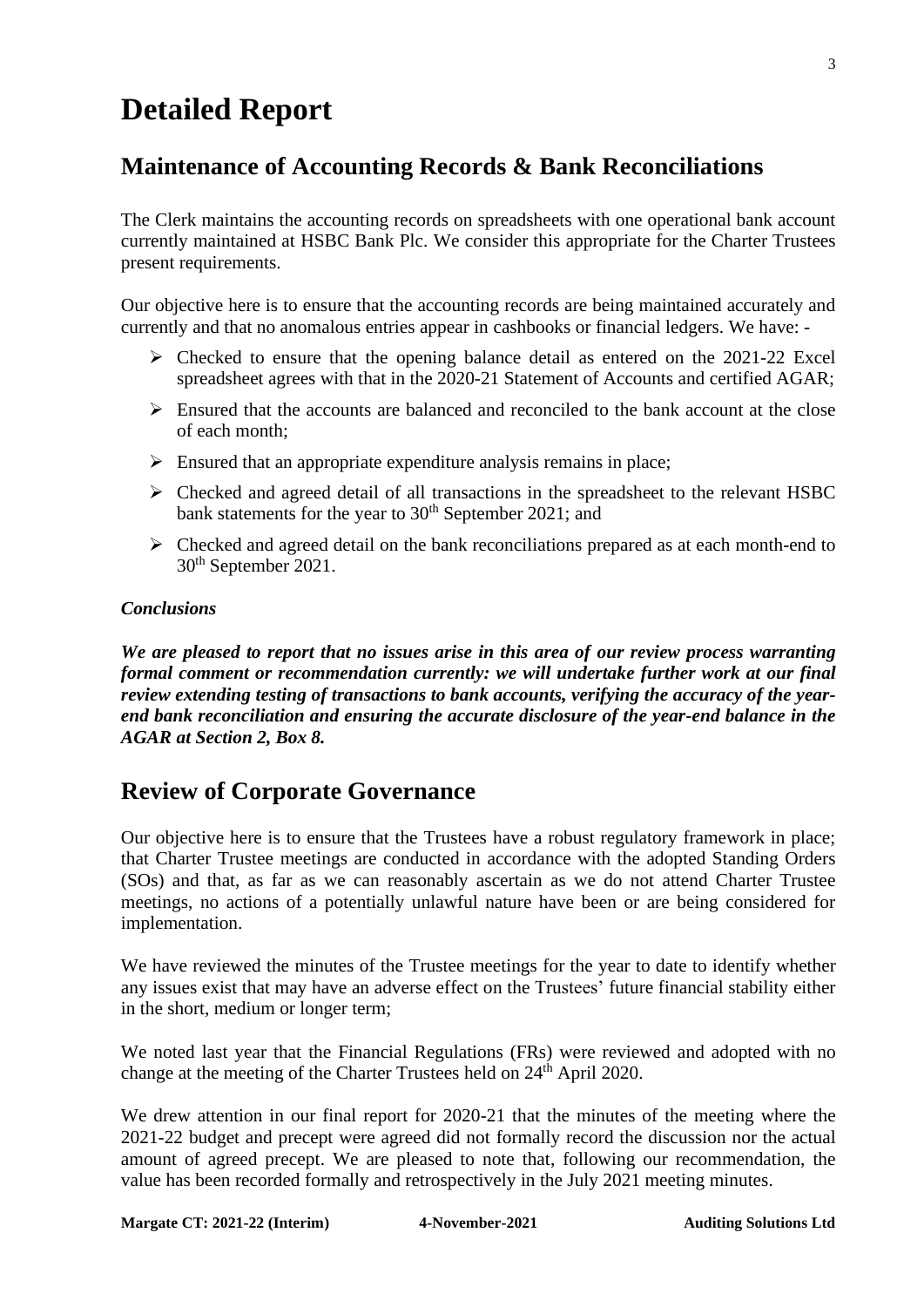We have previously referred to the fact that best practice suggests that all public bodies should develop detailed financial procedures. Whilst we realise that the Charter Trustee accounts and procedures are relatively simple, we again point out that these would then assist should the Clerk be unavailable for any lengthy period of time.

We are pleased to note that the external auditors have signed off the 2020-21 AGAR without comment.

#### *Conclusions*

*No issues have been identified in this area currently warranting formal comment or recommendation. We shall continue to monitor the Trustees' approach to corporate governance at future reviews, also examining minutes for the remainder of the financial year.*

## **Review of Expenditure & VAT**

Our aim here is to ensure that: -

- ➢ Trustee resources are released in accordance with the Trustee approved procedures and relevant statutory powers;
- $\triangleright$  Funds are expended in accordance with approved budgets;
- ➢ Payments are supported by appropriate documentation, either in the form of an original trade invoice or other appropriate form of document confirming the payment as due and/or an acknowledgement of receipt, where no other form of invoice is available;
- $\triangleright$  All discounts due on goods and services supplied are identified and appropriate action taken to secure the discount; and
- ➢ VAT has been appropriately identified for periodic recovery.

We have again examined the procedures in place for the control of expenditure, noting that payments are made "on-line" and have been actioned by the Clerk. We are pleased to note that all payments are signed off by the Mayor and one other Trustee and that the payment authorisation forms attached to the invoices are initialled when paid. We further note that listings of payments are provided to Trustee meetings.

In view of the relatively low number of transactions we have reviewed all payments processed during the financial year to 30<sup>th</sup> September 2021 to ensure compliance with the above criteria with no issues arising.

We are pleased to note that a VAT reclaim for 2020-21 was prepared and submitted to HMRC with repayment being duly received in May 2021.

#### *Conclusions*

**.**

*We are pleased to report that no issues arise in this area of our review process warranting formal comment or recommendation. We shall extend our test sample at our final review.*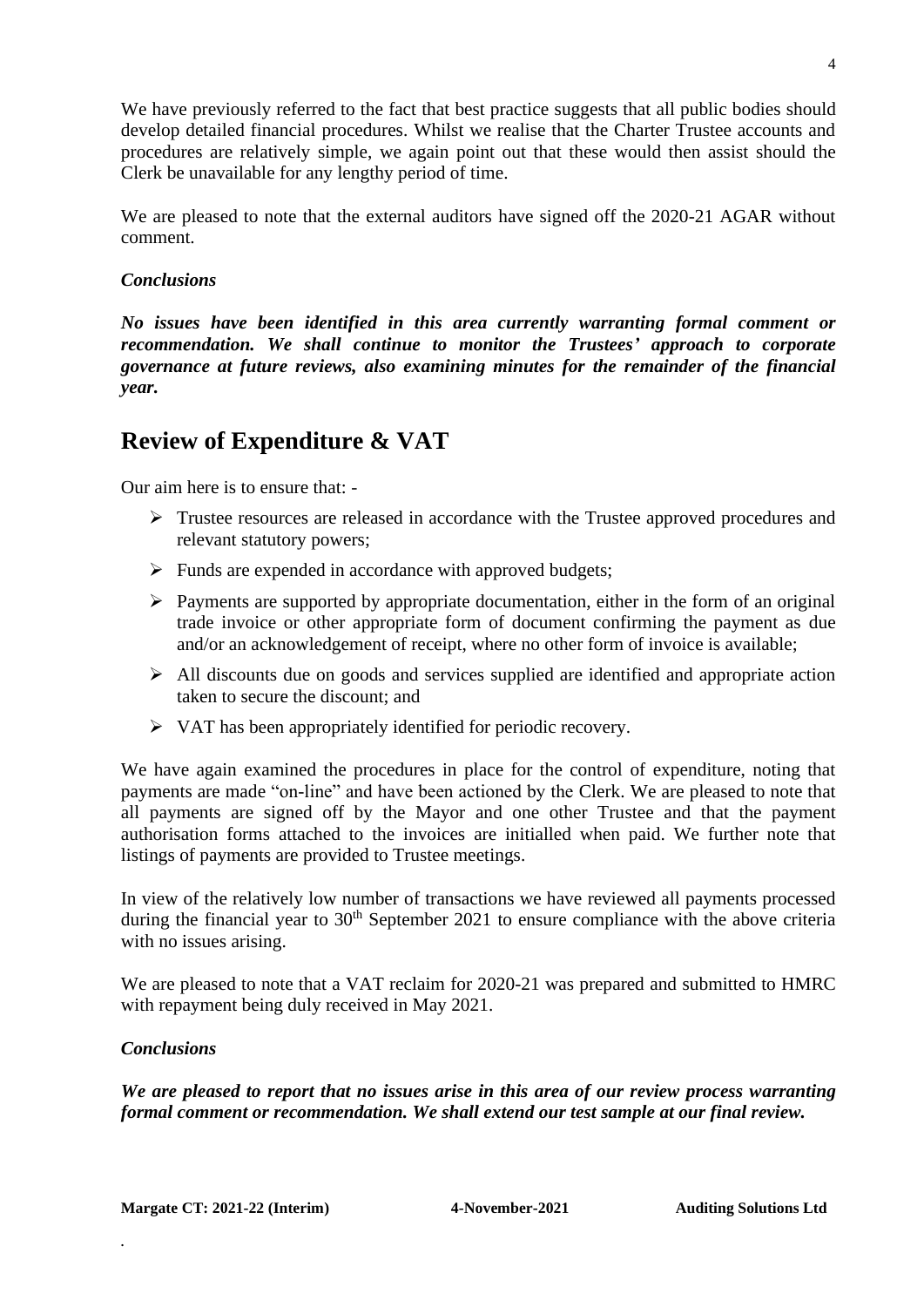#### **Assessment and Management of Risk**

Our aim here is to ensure that the Trustees have put in place appropriate arrangements to identify all potential areas of risk of both a financial and health and safety nature, whilst also ensuring that appropriate arrangements exist to monitor and manage those risks identified and to minimise the opportunity for their coming to fruition.

We have examined the Trustees' insurance policy for the current year, noting that cover continues with Zurich Insurance with Employer's Liability and Public Liability cover in place at £10 million and £15 million respectively, together with Fidelity Guarantee cover at £250,000, all of which we consider appropriate for the Trustees present requirements.

We note that the Trustees last approved their Risk Assessment at their meeting on 30<sup>th</sup> November 2020.

#### *Conclusions*

*We are pleased to report that no issues arise in this area of our review process warranting formal comment or recommendation. We do, however, take this opportunity to remind the Clerk and Trustees of the requirement to review and adopt the Risk Assessment at least once annually and will ensure compliance at our final review.*

### **Budgetary Control & Reserves**

Our objective here is to ensure that the Trustees have a robust process in place for identifying and approving its future budgetary requirements and level of precept to be drawn down from the District Council: also, that an effective reporting and monitoring process is in place; We also aim to ensure that appropriate funds are retained in reserves to finance the Trustees' ongoing spending plans, whilst retaining appropriate sums to cover any unplanned expenditure that might arise.

We note from our review of minutes that members continue to be presented with budget variance reports routinely during the year. We have reviewed the budget position on  $30<sup>th</sup>$ September 2021 with no issues identified warranting further examination or explanation.

This review took place in advance of the Trustees formal consideration and agreement on the budget and precept requirements for 2022-23 and we will, consequently, check the outcome of members deliberations at our final review. We remind the Clerk that the minutes must record the actual value of the adopted precept.

#### *Conclusions*

**.**

*We are pleased to report that no issues arise in this area of our review process warranting formal comment or recommendation.* 

### **Review of Income**

The Trustees receive only limited income annually, primarily through the annual precept; occasional grants and contributions towards Trustees' sponsored events and reclaimable VAT.

**Margate CT: 2021-22 (Interim) 4-November-2021 Auditing Solutions Ltd**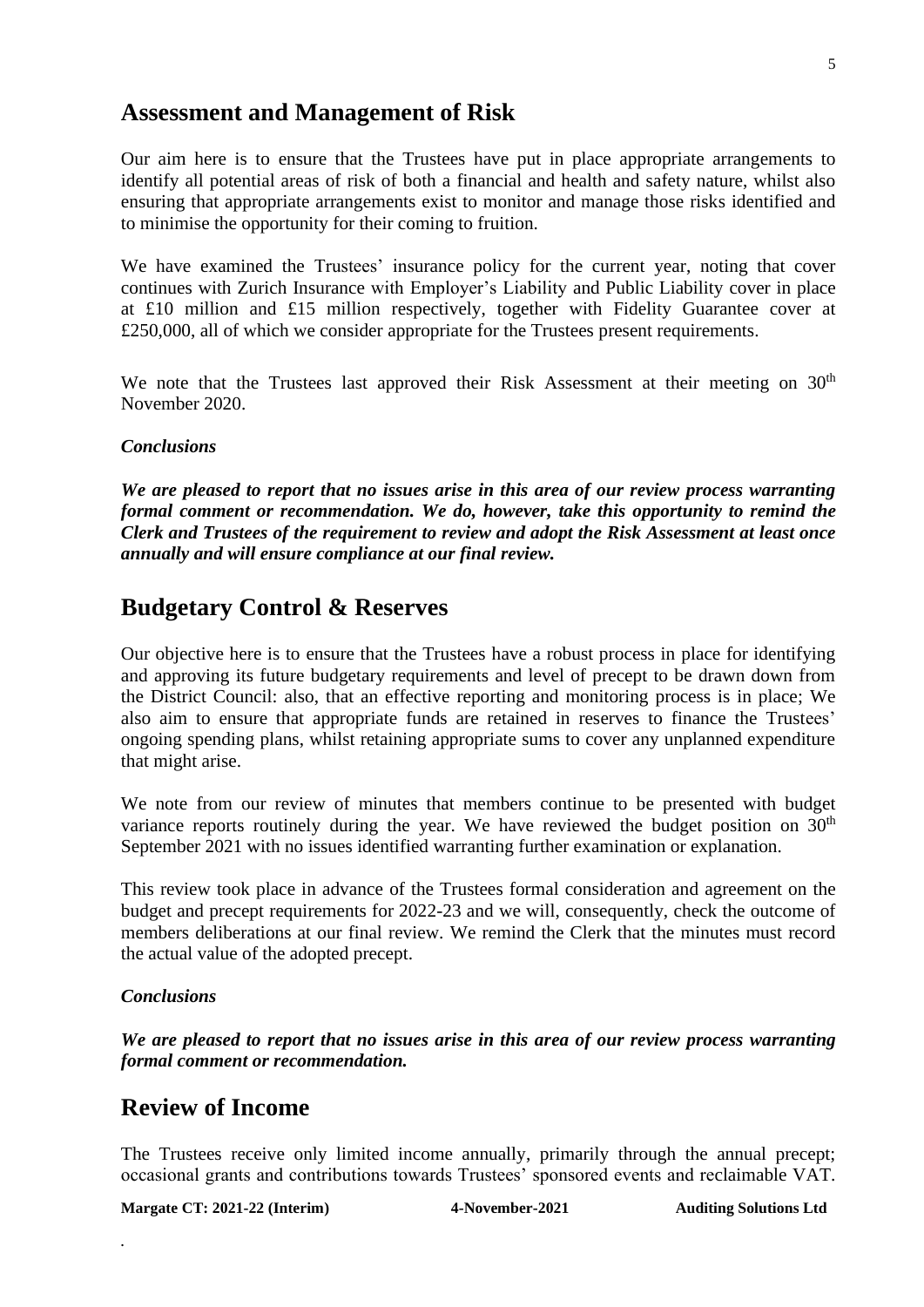The Trustees also receive income from the "Blessing of the Seas" although this is normally a net expense to the Trustees.

We have checked detail of income received in the year to date to available supporting documentation with no issues arising.

#### *Conclusions*

*We are pleased to report that no issues arise in this area of our review process warranting formal comment or recommendation. We will check to ensure that all other income receivable in the financial year is duly and accurately accounted for.*

## **Petty Cash Account**

We are required, as part of the annual IA certification process on the AGAR, to indicate the soundness of controls in this area of financial activity: we note from our review of minutes that the Trustees approved the establishment of an "Imprest" style petty cash scheme with a holding of £20, supplemented by the acquisition of a debit /credit card. In discussion with the Clerk, we understand that no petty cash account has been set up or is considered by herself to be necessary. With regard to a debit / credit card, the Clerk has made enquiries of various banks, but has as yet been unable to arrange provision of a suitable card.

#### *Conclusions*

*No issues arise in this area of our review process warranting formal comment or recommendation: we will monitor any progress in the acquisition of a suitable debit / credit card at our final review.*

## **Review of Staff Salaries**

We aim, in this area of our review process, to ensure that staff are paid in accordance with rates approved by the Trustees and in line with the terms of their employment contracts, that tax / NI and any pension contributions payable are calculated in accordance with current legislation and appropriate deduction rates and that they are paid over to the relevant agencies accurately and in a timely manner. To achieve this objective, we have, by reference to the September 2021 payslips for the Clerk, Mayor and Deputy Mayor: -

- $\triangleright$  Reviewed the Trustees' payroll preparation procedures, noting that the payroll is processed "in house" using bespoke Sage payroll software;
- ➢ Noted that the Mayor and the Deputy Mayor have received the correct allowances in line with the Trustees' approved rate;
- $\triangleright$  Checked to ensure that, where appropriate, any overtime hours are paid in accordance with appropriately prepared time records;
- $\triangleright$  Checked to ensure that Income Tax and NIC deductions have been made applying the appropriate PAYE codes and NIC Tables;
- $\triangleright$  Ensured that the appropriate deductions and contributions have been paid over to HMRC in a timely manner;

**.**